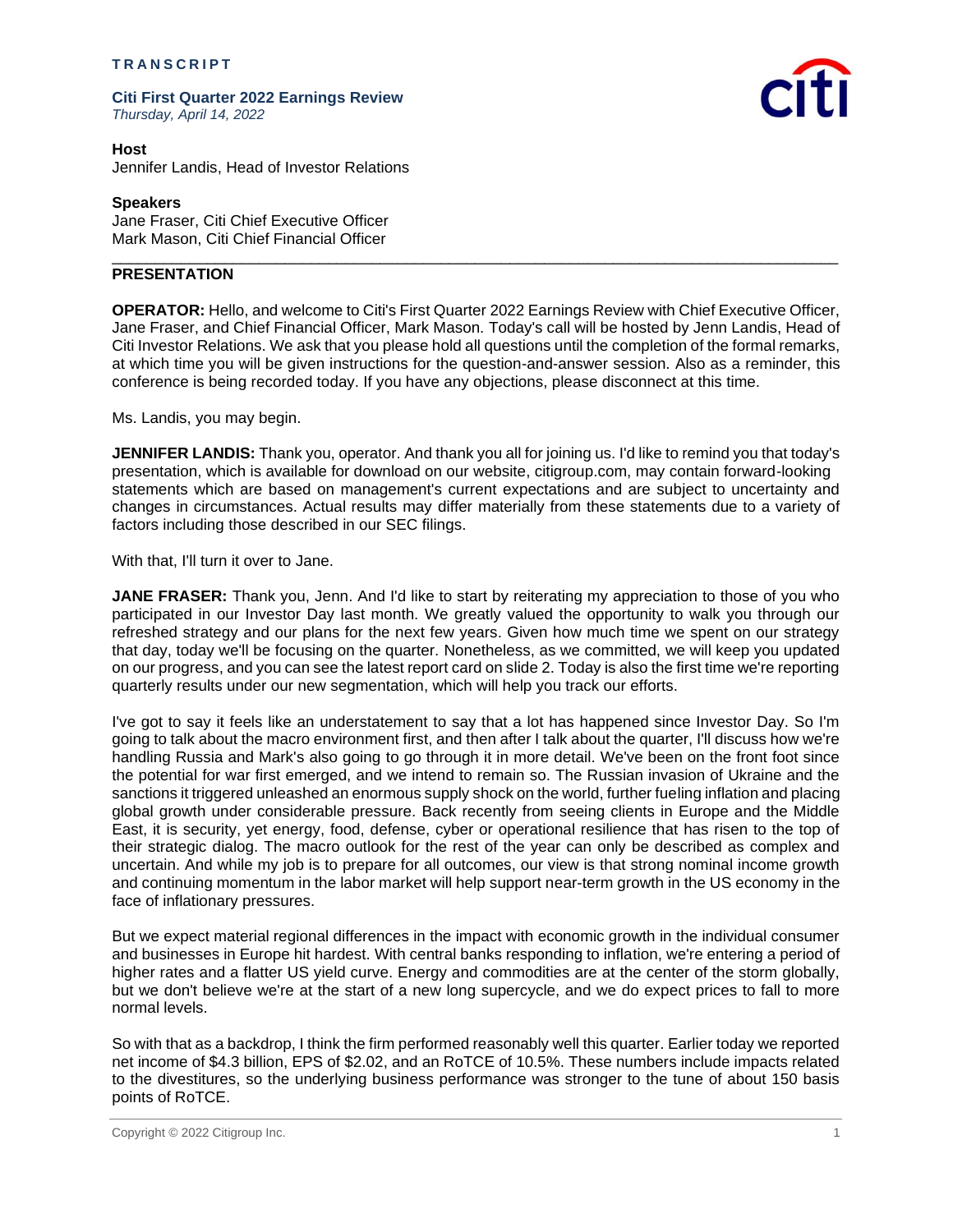

Now let's turn to the performance of our five main reporting units. Well, given our emphasis on Services, I'm particularly pleased with our performance in Treasury and Trade Solutions. Fee growth, trade loans, and crossborder transactions – buoyed by higher rates – led to year-over-year revenue growth of 18%. Securities Services also performed well despite the impact of markets with revenues up 6%. In our Markets business, our traders navigated a volatile environment quite well, aided by our mix, with notable performance amongst corporate clients and strong gains in FX and commodities. This led to revenues almost equal to the very active first quarter of 2021.

As you might expect, Investment Banking is a different story. While our performance on the advisory side was respectable, I think we can perform a bit better in equity and debt capital markets going forward, even if the wallet remains smaller. Our pipelines are healthy and loan demand is on the rise. Having said that, we don't expect robust activity in the capital markets to resume in the industry until the geopolitical situation and client sentiments improve.

In US Personal Banking, we continue to see signs of how healthy and resilient the consumer is through our cost of credit and their payment rates. We see good engagement through key drivers such as card loans and spend volume growth. So, we like where this business is headed.

Geopolitics dampened performance in Global Wealth Management this quarter. While revenues improved in the US, our clients in Asia pulled back on new investments and something we saw in our Markets franchise as well.

As you know, we are hiring bankers and enhancing our client offerings such as Citi Alliance which we launched last month as a unique platform to support independent advisors. As a result of these efforts, we continued to add clients in both the Private Bank and in Citigold.

Turning to capital, we returned \$4 billion to our shareholders through stock buybacks and dividends during the first quarter. We now have about 6% fewer common shares outstanding than we did a year ago. At the same time, a sharp increase in interest rates negatively impacted our capital through OCI and largely caused our common equity Tier 1 capital ratio to come in at 11.4% this quarter.

I want to be upfront with you about the fact that the macro and geopolitical environment which I spoke about, combined with the impacts of our divestitures, create both headwinds and tailwinds for our capital ratios this year. Now, whilst this will impact the level of our stock buybacks this year, we have a path to our year-end target of 12%, and Mark is going to walk you through these details. And let me be clear, we remain committed to continuing to return excess capital to our shareholders.

As you heard at the Investor Day, we're focused on our transformation, and we're making the investments in our infrastructure, risk and controls, and also in our talent and our culture to modernize our bank and to make Citi a winning firm. I recognize that these investments impact our expenses and our returns in the short run. But I firmly believe that success here will not only lead to satisfying our regulatory obligations, but also to improving our competitiveness and our returns in the medium term.

So far this year, we've announced new agreements to sell a further seven consumer businesses in Asia and EMEA, the most recent of which were India and Bahrain. We are beginning the sales process in Mexico, and there is significant interest in this iconic franchise. As you've heard me say, this is not an uncomplicated transaction given we will be separating our operations in order to retain our institutional presence. We will take the time necessary to do this the right way and decide which transaction is in the best interest of our shareholders. And we will keep you posted on any developments concerning the three remaining markets, China, Poland, and of course Russia.

We started to carefully reduce our operations in and our exposures to Russia in January, and we benefited from being on the front foot here. We've been managing down our financial exposures both in level and composition, and they're at a reasonable level, especially given the additional reserves we took during the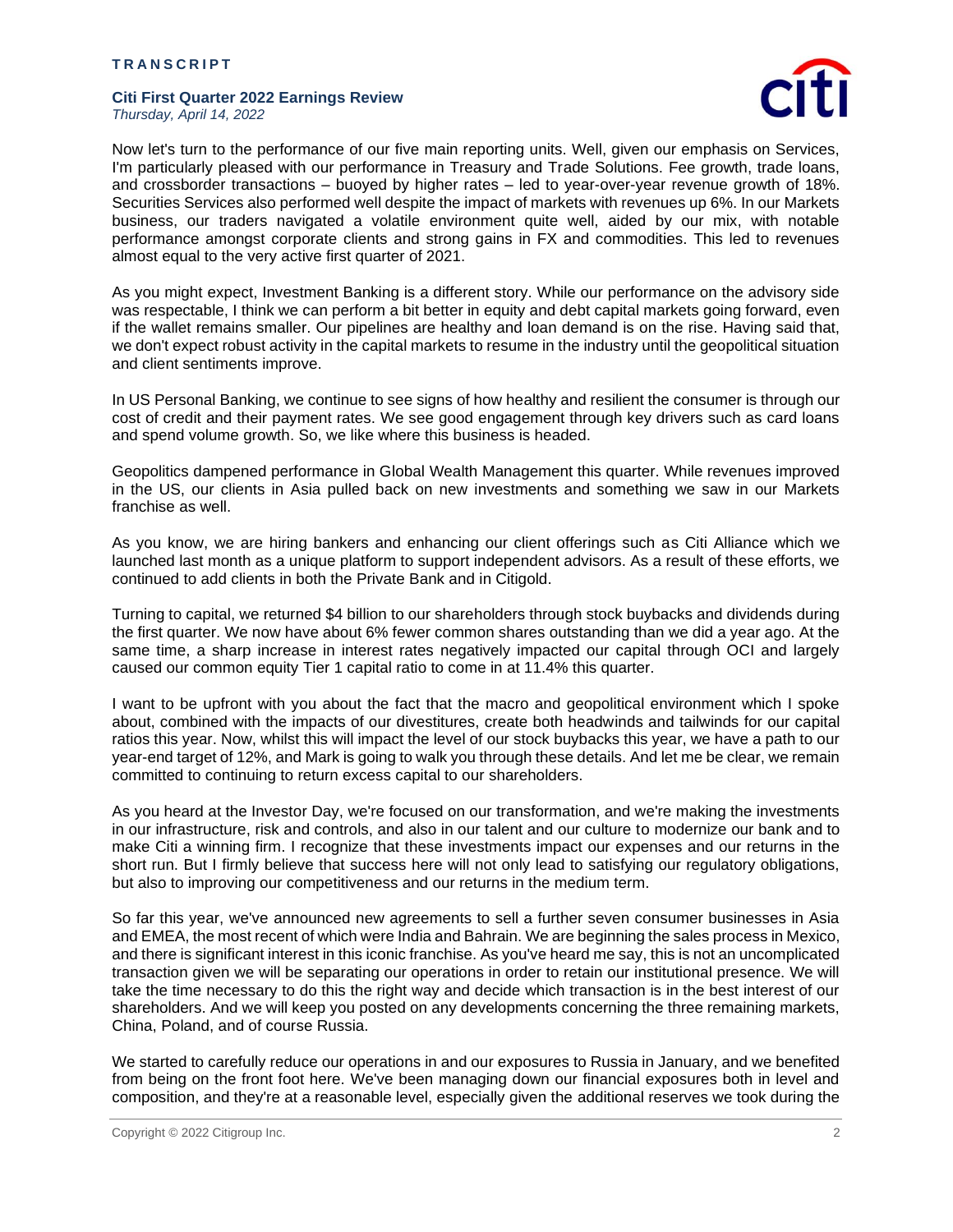

quarter. We've also increased reserves for the second and third order impact of the war beyond Russia and Ukraine, and our intention to sell significant portions of our local business in Russia remains. We are in continuous communication with the US government, and we continue to do our part to enforce the sanctions regime.

But I've run out of words to describe the tragic consequences of the war in Ukraine. I remain incredibly proud of how our people have risen to the occasion from every corner of our firm. Our people in Ukraine have kept our bank operating in the country where they can help NGOs deliver aid on the ground and help society function as best as possible. And many of our colleagues have opened their homes to refugees, and we will continue to help in any way we can.

So with all that is going on in the world, we remain laser-focused on the execution of our strategy and our transformation. I expect macro environment to remain unpredictable, to say the least, in the backdrop of a war which is equally tragic and unnecessary, and a persistent pandemic. And I can speak to the last one personally. Having just recovered from a brief encounter with COVID, much as I would like to, I can't blame Paco for it.

Now, I'd like to turn it over to Mark, and then we will be delighted to take your questions.

**MARK MASON:** Thank you, Jane, and good morning, everyone. I'm going to start with the firmwide financial results focusing on year-over-year comparisons for the first quarter, unless I indicate otherwise, then spend a little more time on expenses and Russia, and end with the results of each segment.

On slide 4, we show financial results for the full firm. As Jane mentioned earlier, in the first quarter, we reported net income of \$4.3 billion and an EPS of \$2.02 with an RoTCE of 10.5% on \$19.2 billion of revenues. Embedded in these results are Asia Consumer divestiture-related impacts that are detailed in the appendix of the presentation.

In the quarter, total revenues decreased 2% as strength in net interest income driven by Services and PBWM was more than offset by lower non-interest revenue across businesses. That said, we continue to see strong performance in the key business drivers we shared on Investor Day, which I will walk you through in detail shortly.

Total expenses of \$13.2 billion increased 15%, or 10% excluding the Asia divestiture-related impacts I just mentioned. Cost of credit was \$755 million, as net credit losses of \$872 million were partially offset by a net ACL release. Embedded in the net ACL release is a Russia-related build of approximately \$1.9 billion. This includes \$1 billion related to exposure to Russia and about \$900 million to account for the broader impact on the macro environment. This was more than offset by a release related to a COVID-19 uncertainty reserve, primarily in US Personal Banking, given the continued resilience of the underlying portfolio, specifically in the US. As of today, we have about \$17.9 billion in total reserves with a reserve-to-funded loan ratio of 2.35%.

On slide 5, we show an expense walk for the first quarter with the key underlying drivers. As I mentioned earlier, we incurred some divestiture-related costs this quarter. These costs largely related to a goodwill write-down that we incurred in Legacy Franchises, as part of our re-segmentation and divestitures. It is important to note the goodwill impact is capital neutral. Excluding the divestiture-related costs, expenses increased by approximately 10%. 3% of the increase was driven by transformation investments, with about two-thirds related to the risk, controls, data, and finance programs, and approximately 30% of that is related to technology investments. About 2% of the increase was driven by business-led investments, as we continue to hire commercial and investment bankers as well as client advisors.

In addition, we are investing in technology across Services, Wealth and Cards. 1% was due to higher revenue and volume-related expenses largely in Markets and Cards, and approximately 4% was driven by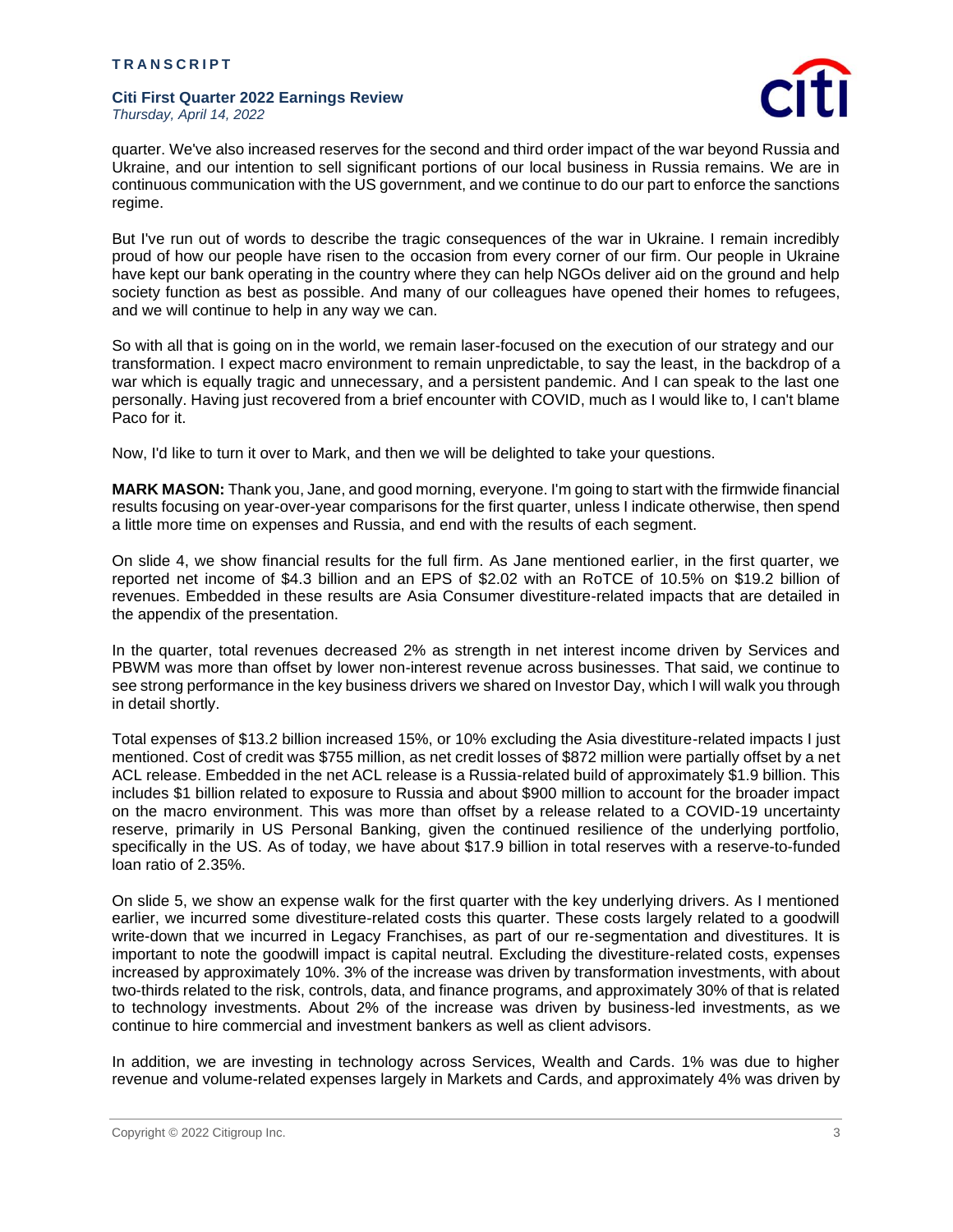

inflation and other risk and control investments, partially offset by productivity savings. Across all of these buckets we continue to invest in technology, which is up 12% for the quarter.

On slide 6 we provide an update on our exposure to Russia. As Jane mentioned, as of the end of the quarter, our remaining exposure to Russia stood at about \$7.8 billion, down from \$9.8 billion at year end. And importantly, the mix of the remaining exposure has changed and shifted in a positive way. We have reduced our direct Russia country risk exposure from \$5.4 billion to about \$3.7 billion which consists of loans, AFS, derivatives, and offbalance sheet exposure. The remaining exposure, which previously totaled \$4.4 billion now totals \$4.1 billion and consists of deposits and cash with the central bank, reverse repos, and cross-border exposure. Additionally, our net investment in our Russian entity is now approximately \$700 million, down from about \$1 billion at year end. And the currency translation adjustment, or CTA, related to our net investment stands at \$1 billion.

And as I mentioned previously, we took credit reserves of about \$1.9 billion with about \$1 billion for direct exposures to Russia and another approximately \$900 million for broader impacts given the macro environment. So we feel we have reserved prudently at this point.

In the normal course of our planning and risk management, we run a range of stress scenarios, and we've taken this same approach with our exposure to Russia. And as a result of the actions that we've taken to reduce our risk, we now believe that under a range of severe stress scenarios, our potential risk of loss is now estimated at approximately \$2.5 billion to \$3 billion, down meaningfully from what I described at our Investor Day.

On slide 7, we show net interest income, loans, and deposits. In the first quarter, net interest income increased by approximately \$50 million on a sequential basis as interest income from loans as well as higher deposit spreads were partially offset by day count. Excluding day count, net interest income increased by approximately \$290 million. Sequentially, net interest margin increased by 7 basis points as lower average deposits in Services and higher interest income from loans were partially offset by balance sheet growth in Markets.

On a year-over-year basis, net interest income increased by approximately \$370 million driven by Cards, deposits volumes, and spreads as well as income from the investment portfolio, partially offset by lower net interest income in Markets, and we grew average loans by approximately 3% in both ICG and PBWM.

On slide 8, we show our summary balance sheet and key capital and liquidity metrics. We maintained a very strong balance sheet. Of our \$2.4 trillion balance sheet, about 23% or \$551 billion, are high-quality liquid assets, or HQLA, and we maintained total liquidity resources of approximately \$960 billion.

From a capital perspective, we ended the quarter with a CET1 capital ratio of approximately 11.4% under both standardized and advanced approaches, with standardized remaining the binding ratio down from 12.2% at year end. During the quarter, we adopted SA-CCR and absorbed a significant impact from the sharp move in interest rates. We will go into more detail shortly on the drivers of capital in the quarter. However, it is important to note that despite these impacts we continued to expect to manage to a CET1 ratio of 12% by the end of the year due to the expected GSIB surcharge increase to 3.5% at the beginning of 2023.

We expect the combination of net income generation, DTA utilization, and capital generated by the closing of several of the consumer exits in Asia to be sufficient to reach the 12% CET1 ratio by the end of the year.

As we said at Investor Day, we're committed to returning excess capital to our shareholders, and as we see a pull to par in the investment portfolio, reversing that \$4 billion interest rate-driven impact, we would expect to be able to deploy that capital over time. And as you know, under the SCB framework and given the uncertain macro environment, we assess on a quarter-by-quarter basis the right level of buybacks and we will continue to do so throughout the year.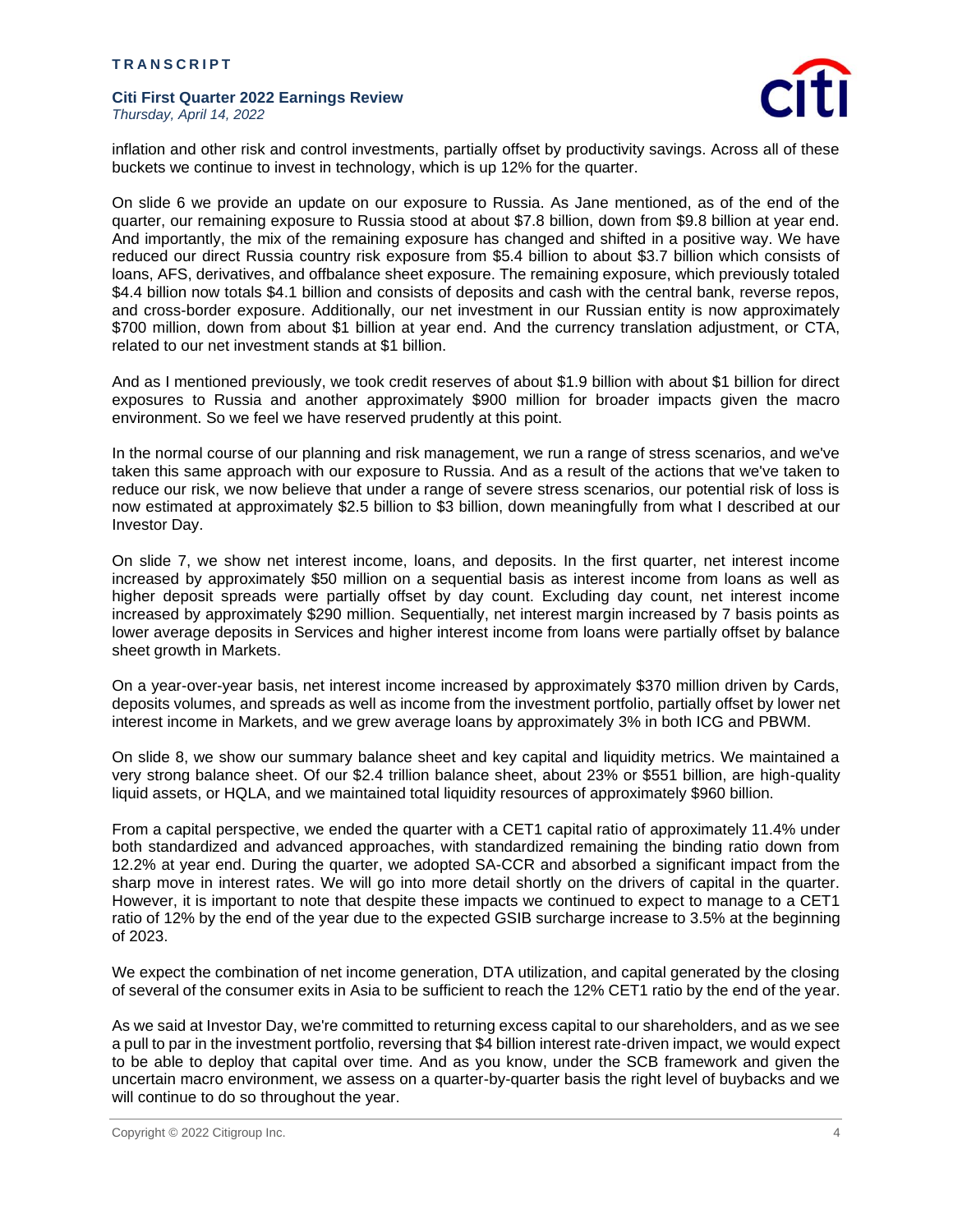

For the second quarter, we expect only a modest amount of buybacks and we'll evaluate that level throughout the quarter taking into account market conditions.

On slide 9, we show a sequential CET1 capital ratio walk to provide more detail on the drivers this quarter. As I just mentioned, our CET1 capital ratio ended the year at 12.2% as we built capital to absorb the impact of SACCR on our RWA. Post SA-CCR adoption, our ratio stood at 11.8% as of January 1, 2022.

Given the sizeable impact of some of the drivers I wanted to spend a minute to walk through the puts and takes this quarter and how we ended the quarter with a CET1 ratio of about 11.4%. First, we generated net income which added 35 basis points. Second, over \$4 billion of dividends and buybacks drove a reduction of about 36 basis points. Third, the interest rate impact on AOCI through our investment portfolio drove a 35 basis point reduction. Fourth, the increase in disallowed DTA largely driven by the reduction in CET1 due to the interest rate impact I just mentioned, drove another 15-basis-point reduction. Finally, the remainder was driven by a combination of other factors including a reduction in RWA. With all of that said, as I just mentioned, we have a path to a 12% CET1 capital ratio by year end and remain committed to returning excess capital to shareholders.

On slide 10 we show the results for our Institutional Clients Group. Revenues decreased 2% largely driven by Investment Banking, partially offset by an increase in Services revenue. And Markets declined slightly against a strong quarter last year. Expenses increased 13% driven by transformation investments, business-led investments, and volume-related expenses partially offset by productivity savings. Cost of credit was nearly \$1 billion, largely driven by a \$1.5 billion build related to our exposures in Russia as well as the broader impact on the macro environment. And outside of Russia, we continued to see strong credit performance across our portfolio as clients' balance sheets remain healthy. This resulted in net income of \$2.6 billion, down approximately 51%, largely driven by the higher expenses and an ACL build versus a release in the prior year. We grew average loans by 3% largely driven by trade finance. Average deposits grew 2% as we continued to see good momentum and deepening of existing client relationships and new client acquisitions. And ICG delivered an RoTCE of 11.2%.

On slide 11, we show revenue performance by business and the key drivers we laid out at Investor Day, which we will continue to show you each quarter. In Services we continued to see a very strong new client pipeline and a deepening with our existing clients, and we expect that momentum to continue. In Treasury and Trade Solutions, revenues were up 18% driven by growth in net interest income as well as strong fee growth with both commercial and large corporate clients. And we continue to see strong underlying drivers in TTS that indicate continued strong client activity with US dollar clearing volumes up 2%, cross-border flows up 17%, and commercial card volumes up 54%. Again, these metrics are indicators of client activity and fees and on a combined basis drive approximately 50% of total TTS fee revenue.

Securities Services revenues grew 6% as net interest income grew 17% driven by higher interest rates across currencies, and fee revenues grew 2% due to higher assets under custody. Overall Markets revenues were down 2% versus a strong quarter last year. In the quarter activity levels benefited from client repositioning and strong risk management in light of Fed actions and overall geopolitical uncertainty.

Fixed Income Markets revenues were down 1%. We saw strong client engagement particularly with our corporate clients in FX and commodities, with our rates business also benefiting from higher volatility. Spread products were negatively impacted by less client activity. Equity Markets revenues were down 4% compared to a very strong prior-year period. In the quarter we saw strong equity derivatives performance and grew prime finance balances. Banking revenues, excluding gains or losses on loan hedges, were down 32% as heightened geopolitical uncertainty and the overall macro backdrop impacted activity in debt and equity capital markets.

Investment Banking revenues were down 43% driven by the contraction in capital markets activity, partially offset by growth in M&A. Corporate Lending revenues were down 6% largely driven by lower average loans.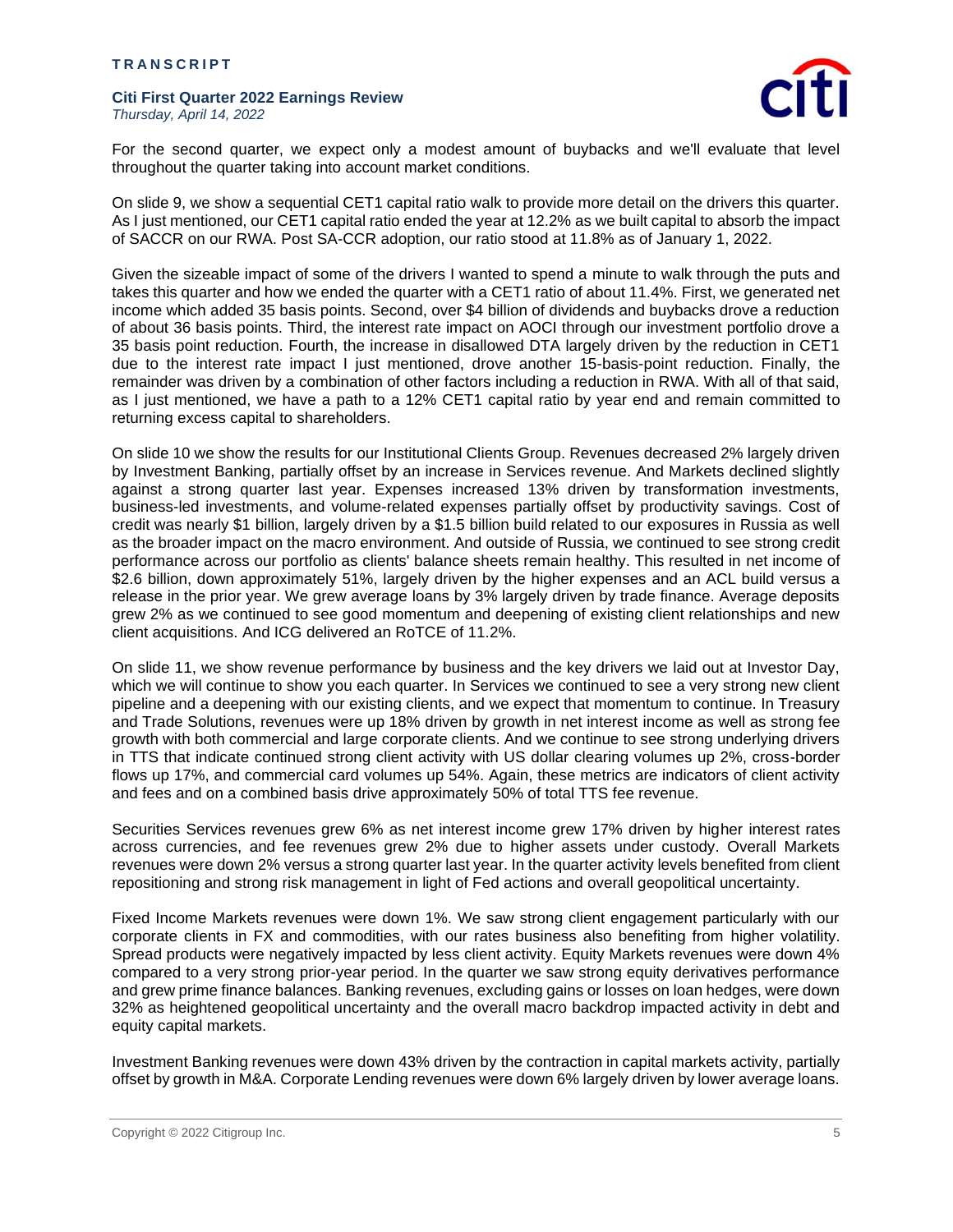

Now turning to slide 12, we show the results for our Personal Banking and Wealth Management business. Revenues declined 1% as net interest income was more than offset by lower non-interest revenue. Expenses were up 14%, driven by transformation investments, business-led investments, and higher volume-driven expenses, partially offset by productivity savings. Cost of credit was a \$376 million benefit, as an ACL release more than offset net credit losses. We had a net release of over \$1 billion of ACL related to COVID-19 uncertainty reserves.

I would note that even after this release, we maintain over \$9.8 billion in credit reserves against our US cards portfolios, or approximately 7.6% of total loans. This resulted in a net income decline of 23% and an RoTCE of just over 23%. Adjusting for the ACL release, RoTCE would have been approximately 13%.

On slide 13, we show PBWM revenues by product as well as key business drivers and metrics. Branded Cards revenues declined 1% on higher average payment rates and higher acquisition and rewards costs as we continued to see attractive investment opportunities and strong customer engagement. We are seeing encouraging underlying drivers with new accounts up 24%, card spend volumes also up 24%, and average loans up 7%. Retail Services revenues were flat as higher net interest income was offset by higher partner payments, driven by improved credit performance, and we are seeing positive underlying drivers with spend up 14% and average loans up 1%.

While payment rates remain elevated, we believe we have finally begun to see some normalization. As a result, interest-earning balances in Branded Cards were relatively flat on a sequential basis while Retail Services grew interest-earning balances by 3% sequentially despite seasonally lower card spending volumes.

Retail Banking revenues declined 6%, largely driven by lower mortgage originations. Wealth revenues declined 1% driven by less client activity in investments, partially offset by higher deposits. Investment revenues declined as geopolitical tension impacted the capital markets which resulted in clients pulling back their trading activity particularly in Asia. However, underlying drivers remained strong with average deposits up 14%, average loans up 5%, client assets up 4%, and client advisors up 6%.

On slide 14, we show results for the Legacy Franchises. Revenues declined 14% driven by lower revenue across the exit markets, largely driven by the Korea wind down as well as the muted investment activity in Asia. Expenses were up 31% largely driven by the goodwill impairment I mentioned earlier but, again, this is neutral to capital. Cost of credit was \$160 million in the quarter, driven by net credit losses, and as a result, net income declined significantly.

On slide 15, we show results for Corporate / Other. Revenues increased significantly, largely driven by higher net revenue from the investment portfolio. Expenses were down, largely on lower compensation expenses.

And to briefly touch on the full year 2022 outlook, at this point, we still expect to see low-single digit revenue growth and mid-single digit expense growth both excluding divestiture-related impacts this year.

And with that, Jane and I would be happy to take your questions.

## **QUESTION AND ANSWER**

**OPERATOR:** Thank you. Our first question is from Glenn Schorr with Evercore. Your line is open.

**GLENN SCHORR:** Hi there. How are you? Okay. So when I first looked at the reserve release, even including the \$1.9 billion Russian reserve, we were like, wait, what economic scenario are they writing to, because everybody else added provisions. But now that you've given us some of the color, I start to understand it. So, it feels to me – and correct me if I'm wrong – you just were slower to release the COVID reserves and it sounds like you still have a lot in the coffers with that 7.6% that you mentioned. So, I just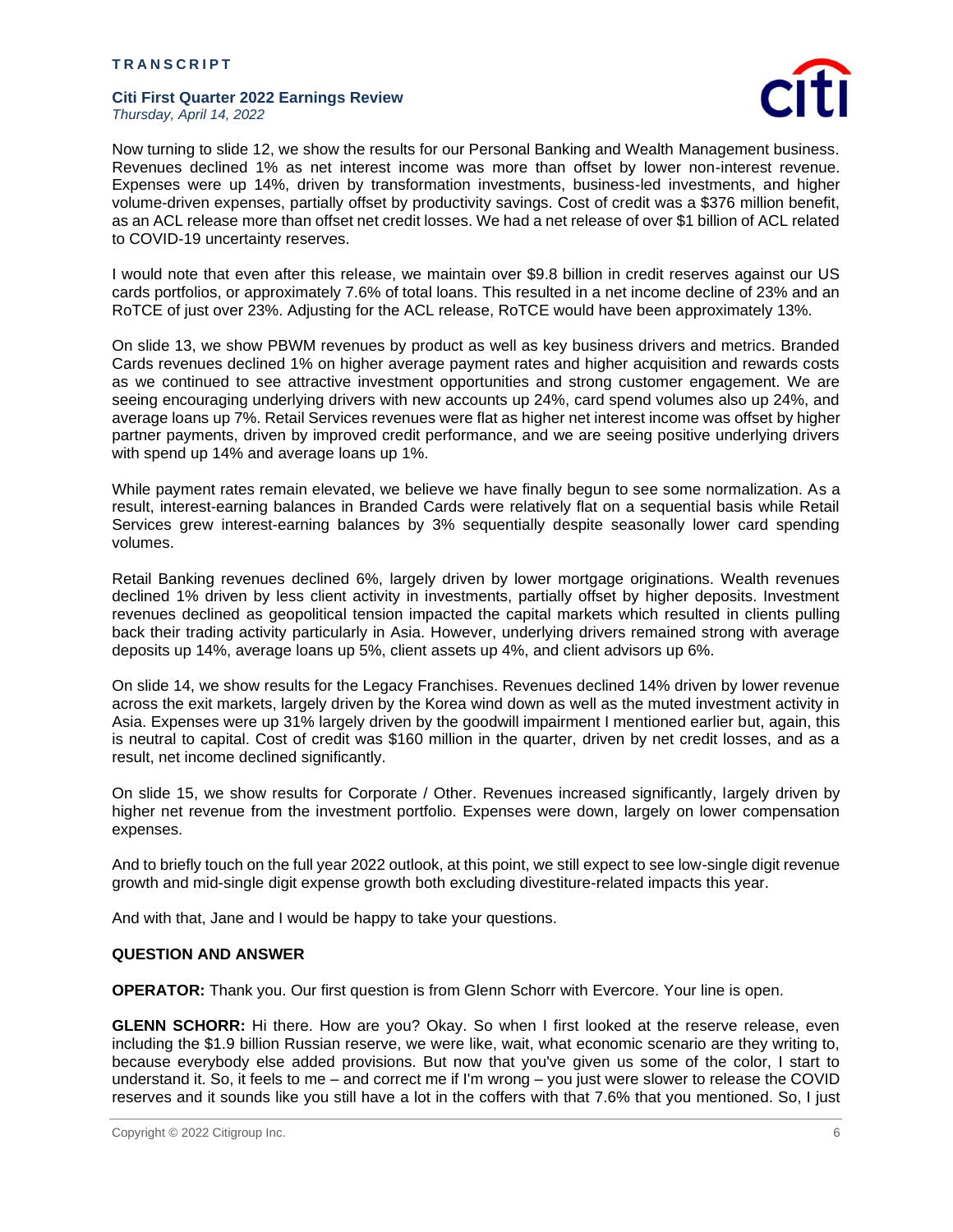

want to see if you can give a little more color between what you took reserves for, what you released reserves for, and if you tweaked your economic scenarios at all to get to the current reserve, if that's not too much to ask.

**JANE FRASER:** Hey, there, Glenn. Why don't I kick off and I'll pass it to Mark. So, you are absolutely right, we had taken a rather conservative approach to releasing our COVID-related reserves in the US Personal Banking business last year compared to some. We were comfortable that this quarter that was the appropriate thing to do given the state of COVID and the US economy. And as you can see from the numbers, with a 2.35% ACL coverage ratio and with the ratio that we have in Cards, 7.6% in particular, I'm very comfortable that we have a prudent and appropriate reserve level. But let me hand it over to Mark for the down and the dirty.

**MARK MASON:** Yeah. Good morning, Glenn. I think you've captured it right in the sense we obviously did a meaningful build related to Russia. The majority of the release was in fact tied to the COVID-19 management adjustment that Jane referenced. As we thought about these scenarios, as you know we run a base scenario, we did tweak that a bit in bringing the GDP assumptions down from what they would have been in the fourth quarter, and that obviously also impacted kind of the outer years in our assumption. And the other piece is, when we look the downside scenario – so our analysis for CECL is a combination of a base scenario and a downside scenario. Under the downside scenario, we did increase the severity of the downside to account for, again, a bit of the current environment that we're all managing through. So, those puts and takes kind of netted out to what you see that we've reported, which is a net release, but largely driven by those two drivers.

**JANE FRASER: A**nd I'd just add in, as Mark talked about in his prepared remarks, we took an additional reserve of \$900 million for the second and third order impacts of the war and the impacts on supply chains and other pieces that as we look forward we were concerned about for the global economy, it's a huge source of uncertainty as to what that will be.

**MARK MASON:** Yeah. That's part of the \$1.9 billion, obviously. I would point out that when you look through at the underlying performance of the portfolio, they're still holding up quite nicely. When you look at the performance of our consumer customers, whether you're looking at the NCL rate and where that's trending, or you look at the 90-day delinquency and where that's trending, still very strong. Even when you look on the corporate side, if you adjust for the Russia-related build and those drove a bit of the NAL increase, but still very strong performance there, too.

**OPERATOR:** Your next question comes from Erika Najarian with UBS. Your line is open.

**ERIKA NAJARIAN:** Hi. Good morning. I just wanted to ask you a question, Jane and Mark, on CET1, and wanted to make sure we get – your investors get the message correctly. So from the 11.4%, you said that net income capital release from divestitures and DTA utilization are going to be the drivers to build to 12% CET1 by year end 2021. Obviously, AOCI is a wild card, unpredictable, but perhaps give us a sense of should we then think about the buyback as just a fallout in terms of that equation, right, is the first question. Number two, what is the desire to increase the dividend even nominally in this stress test year? And third, how does the DTA impact that was negative in the first quarter turn to a positive impact? And Mark, nice job on the RWA. I think that everybody was scared that that was going to be a big negative number this quarter.

**MARK MASON:** Thank you. You got a lot there, Erika, that we've got to unpack, so I'll try to capture it all and you'll point to whatever I may miss. But let's start with the beginning of your question, just kind of the 12% and how we build back up to the 12%. So, we ended the quarter at an estimated 11.4%. To get to the 12%, that'd be somewhere between \$7 billion and \$8 billion of capital that would be required. Jane mentioned, I mentioned there are a number of puts and takes that play through that. You pointed out a few of them. So, you will have estimates for our net income between the second and fourth quarter, so you can forecast what that would be.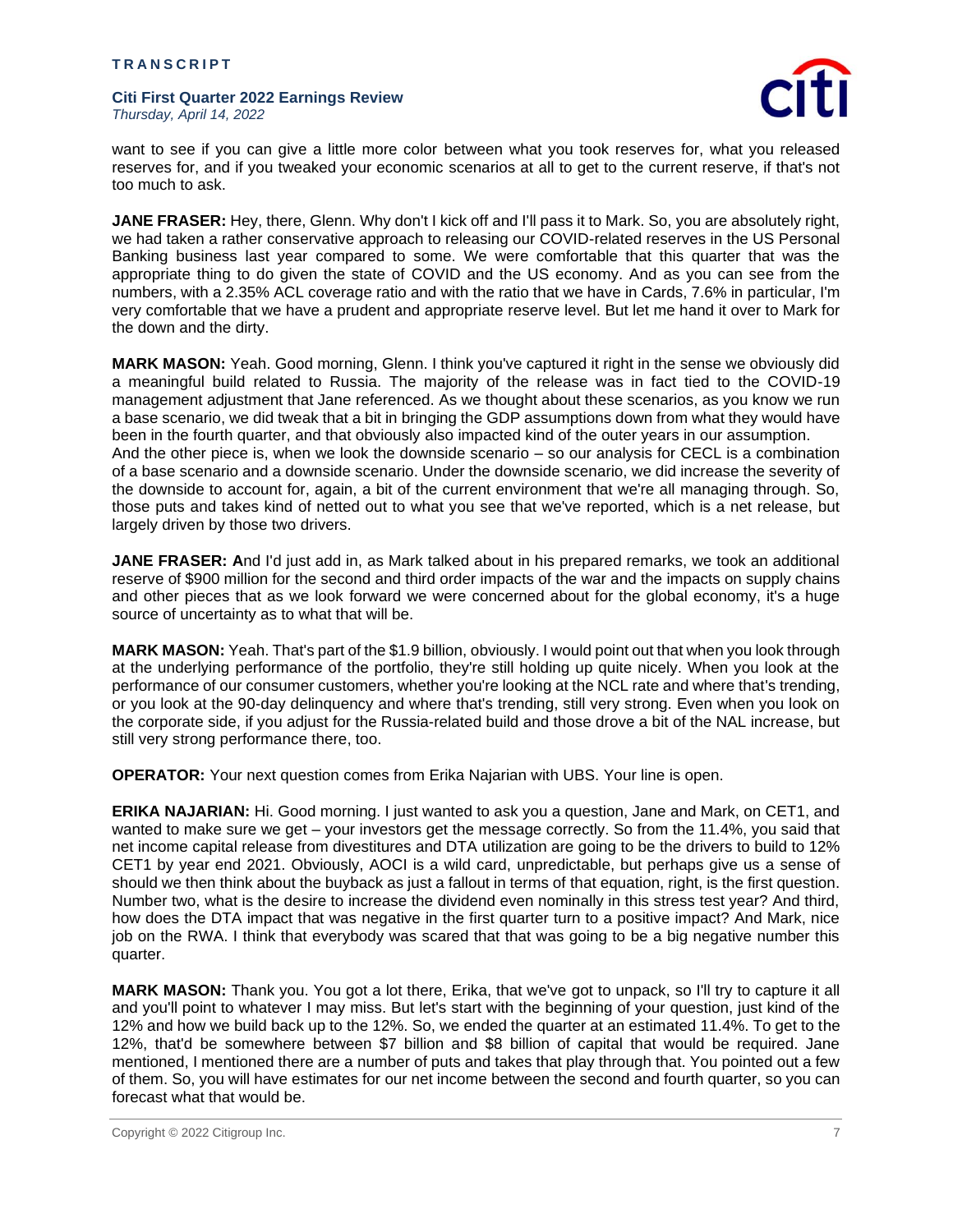

There is probably another \$1.6 billion or so of a benefit from the DTA. So, what I mean by that? There's the \$800 million that I've referenced in the past of utilization of the DTA, and the balance would be the elimination of the amount that we tripped above the threshold this quarter. So, there are two components that carry forwards that impact, the DTA and then there is the timing difference which is equated to about 10% of our capital. So, this quarter we actually tripped that timing difference portion of the disallowed DTA, in part because of how the OCI reduction played through. So as that bleeds back in, over time, we would expect to have capital build up which increases that threshold and, therefore, be able to back off the increase that we saw in the quarter related to the DTA.

The third component would be the capital from exits. So, you didn't mention that one. As you know, there are a number of exits that we're looking to close by the end of the year. They'll contribute about \$4 billion of capital to that equation. And then there is the bleeding back in of the OCI impact, which will, give or take, give us another \$1 billion.

So, those are the pluses. Those are the things that kind of play in on the capital-generation side. And then on the offsets, you've got preferred dividends, you got common dividends, whatever growth we play out or put to work from an RWA point of view, and that leaves the balance for share repurchases. As I mentioned in my prepared remarks, we would expect in the second quarter a modest level of buybacks in light of all of those puts and takes.

The good news is that the headwinds that we've talked about, all things being equal, so assuming no further rate changes, many of those headwinds bleed back in over time, allowing for us to do what we've committed to, which is returning capital to shareholders over time.

In terms of dividends, we always look at that as part of the CCAR submission and part of our broader capital planning, but we'll see how the results come out from CCAR. But I would lean in on a point we've had to make a number of times now, which is given where we're trading, it makes a lot of sense to be doing buybacks, and so we'll likely continue to lean that way as opposed to doing a lot to change the dividend. But stay tuned as the capital planning continues to evolve.

**OPERATOR:** And your next question comes from Mike Mayo with Wells Fargo. Your line is open.

**MIKE MAYO:** Hi. Could you talk some about Treasury and Trade Solutions both at the first quarter level – I guess, Securities Services did better, what you're seeing just combination of rates and more corporate demand and the complexity around the global situation. And then just more generally, the joint calling efforts you guys are doing with lending and payments, so from the specific to the general.

**JANE FRASER:** Well, maybe I kick off with a couple of pieces and then hand it over to Mark. I think what we've seen, frankly, Mike, across the board, this quarter has been the value of our global network that we talked about, be it in Markets we had a lot of strong corporate activities and FX, that we saw tremendous activity for TTS, growing with our commercial banking clients, and we saw a lot of linkages across, and obviously it was a strong quarter for us in trade because, again, with the global network the ability to provide clients with end-to-end solutions in this interesting world that we're living in is something they really rely upon us. So you saw trade loans up 16%, you saw really many of the drivers that we laid out for you in Investor Day performing particularly strongly. But, Mark, why don't I pass to you?

**MARK MASON:** Yeah. I'd make a couple comments. So, one, I'd point out that, again, we had a strong quarter in TTS. The revenues were up 18% versus the prior quarter up – that was year-over-year – versus the prior quarter up 8%, and, yes, some of that was due to rates playing through, so net interest income was up 18%. But look at the noninterest revenue, that was up 19%. So to your point, Jane, we're seeing good fee revenue growth play through as well. Securities Services had a good quarter as well, it was up 6% revenue year-over-year and part of that was through fee revenue growth as well.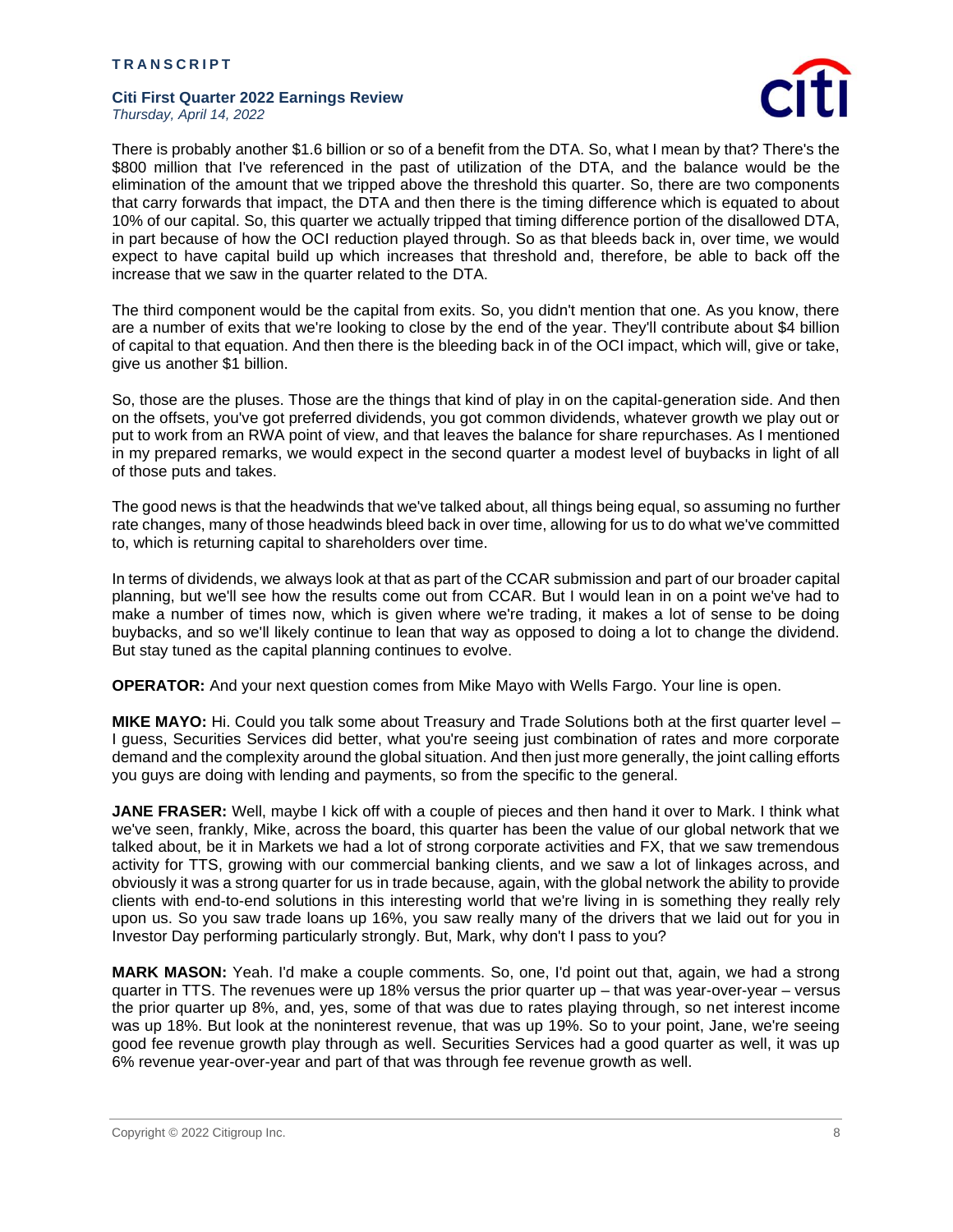

So as you said good, strong engagement with clients and helping them think through some of the uncertainty that's out here, particularly as it relates to supply chains, helping them work through with their partners through the trade lending growth that we're seeing and making good headway with the commercial client offering as well. So I would say a very good quarter – very strong quarter for TTS, and we expect that momentum to continue.

**JANE FRASER:** And, to your question about sort of joint calling effort, we're quite for it – making sure that we're forensically managing the synergies that we talked about cross-calling efforts, and I think Paco and I are both pleased with how those are going, and this quarter was an example of that.

**OPERATOR:** And your next question comes from Matt O'Connor with Deutsche Bank. Your line is open.

**MATT O'CONNOR:** Hi. I was hoping to follow up on the Russian slide here – a bit on the Russian slide 6. I guess, first question, why don't you take just a bigger kind of stab at reserving for maybe the severe stress scenario? I'm not really an expert on what's going on, but from what I read it – it feels kind of pretty severe and it seems like, broadly speaking, kind of other corporations, not as many banks, but just corporations are taking kind of more material losses versus \$1 billion on \$10 billion.

And then just a related question, if you could elaborate on what the broader impacts is. I guess I'm a little surprised that the reserve for that was as big as the direct Russian reserve or roughly the same.

**MARK MASON:** Sure. Why don't I take that? So the first thing I'd say is that we're not a \$10 billion, right? So we ended the year last year, 2021, at \$9.8 billion. We ended the quarter at \$7.8 billion of exposure, so we brought the exposure down by \$2 billion inside of the last three months.

I'd also point out that a number of things were important components of that. So if you look at slide 6, you'll see that the loans – and these are both ICG and consumer loans, largely ICG, largely corporate loans – have come down by \$600 million, and that's really been a reduction in our risk exposure, right? So borrowers paying down, us limiting the extension of new credit, et cetera. The AFS securities have come down \$600 million, and that is really a reduction mostly driven by sales. So we've gotten out of those securities. Yes, there are some market-to-market losses, but they're not material. That flows through OCI, not material.

You can see that the off-balance sheet unfunded commitments have trended down as well. Deposits and cash equivalents have gone up because we've actually seen the repayment of those loans come back, and we've been – we've had to put that cash with the central bank just given some of the restrictions that are there. We've been actively working down the reverse repo assets which are really secured with sovereign bond exposure, and we've been bringing down the third-party cross-border exposure. So a lot of hard work has gone into bringing that exposure down to \$7.8 billion, and if you think about the \$1 billion that I referenced, it's kind of net of \$6.8 billion, right?

So the second part of your question was how do we think about reserves and what are those different components. Well, we look at the reserves in terms of the actual name-specific loan exposure we have, how we're rating those entities in this environment, and then we actually run that through our models and we come up with an appropriate reserve tied to that rating.

So that \$1 billion is related to the direct exposure that we have to these Russian clients and entities. The broader impact takes into consideration the spillover effect that might impact other names or other industries outside of Russia due to things like commodity pricing and what have you. And then there's a third component that is tied to the global uncertainty that gets created from a dynamic like this. So we built the reserves considering those multiple components.

The last point I'd make is that when you look at some of the names, there are a significant number of names that are large multinational names that have this exposure in the country, and they provide parental support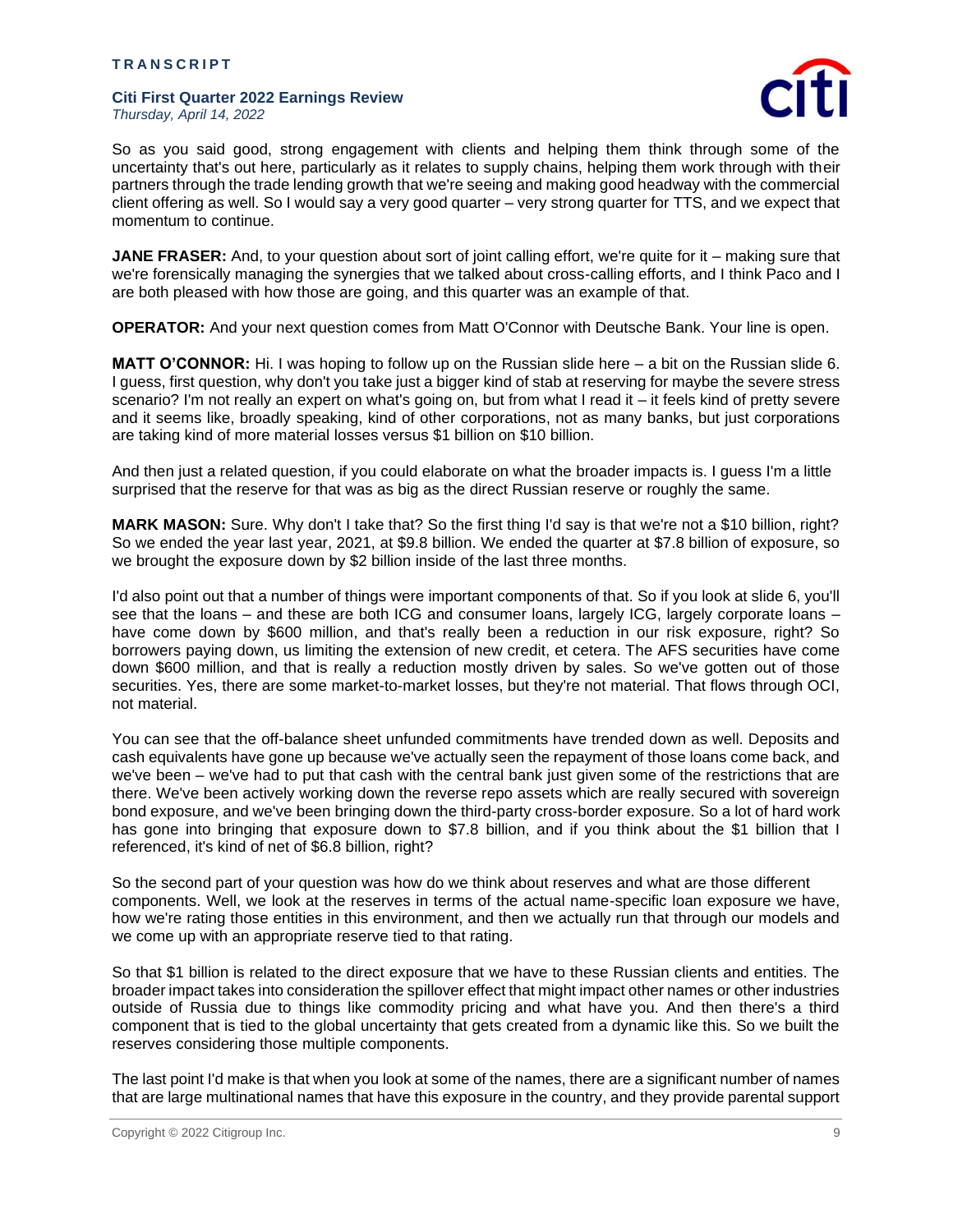

for some of the exposure that's here as well. So we really try to take a detailed comprehensive look at this and build the reserves in a way that we think are prudent recognizing that there are other scenarios that could play out that we want to be prepared for and have a view on as well.

**OPERATOR:** And our next question – thank you. Our next question comes from Gerard Cassidy with RBC Capital Markets.

**GERARD CASSIDY:** Mark, you did a good job in describing the CET1 ratio walk for us. What's new that none of us have experienced yet on an ongoing basis is the SA-CCR, the 49 basis points that reduced your CET1 ratio. Can you share with us how does that work on an ongoing basis? Is that a number that's going to stay constant, or does that change every quarter based upon increase or lower risk in this area?

**MARK MASON:** Yeah. It's an increase in our risk-weighted assets that's really tied largely to the derivative exposures that we have. What I'd say is obviously how one manages their exposures and balance sheet and engagement with clients will impact that. But importantly, it's a market dynamic that needs to play out as well. So as more RWA and capital is required for these types of positions, there has to – it's going to impact returns and ultimately will impact pricing as the market starts to incorporate this now higher requirement. And so it will continue to evolve.

The thing I'd point you to is that as we think about managing our businesses and in particular Markets, you would have heard us mention at Investor Day that we're looking – continually looking for opportunities to optimize the balance sheet – optimize RWA, right? And so we talked about targeting our revenue to RWA for our Markets business and we're actively working at that now. And that's going to be important as we continue to manage not only the balance sheet requirements that we have but our intent to try and return more capital to shareholders and improve our returns.

**OPERATOR:** Your next question comes from Ebrahim Poonawala with Bank of America.

**EBRAHIM POONAWALA:** Good morning, Jane, Mark. Just sticking with capital, a two-part question. One, if rates continue to move higher, Mark, is there anything you can do to hedge the AOCI? And secondly, if you can walk us through around Banamex if you do strike a deal at some point this year, what are the implication on capital at deal announcement versus deal close, would appreciate that?

**MARK MASON:** Sure. So, look, I mean there – what we've built in – what we've got built into the forecast and the walk back to 12% is the forward curve as of the end of the quarter, so that's what we've built in. As we think about that, that was a pretty sudden move through the quarter, 160 basis points on the two-year in the quarter. That's now in the expectation. We have built in an assumption around more rate moves that could happen just as a bit of cushion as I think about the outlook and as I think about the walk. We do have hedges in place as it relates to some of the positions that we have and as it relates to OCI, and we'll continue to manage that to ensure we reduce the risk from rate increases, which, by the way, we've been actively doing over the past couple years. If you look at kind of how the balance sheet has evolved, we've been moving from out of AFS and into held to maturity over the past couple years, reducing that risk of a negative impact to OCI. And if you look at the DV01, we've cut that down from as high as \$60 million to about \$30 million or so. So we've been actively managing with an eye towards how do we reduce that sensitivity, if you will.

Why don't I let Jane kind of touch on the Mexico piece?

**JANE FRASER:** Yeah. So as I said, it's quite a complex separation and transaction as we're going to be separating our market leading and sizeable ICG franchise in Mexico from the consumer and the small business – business that we'll be selling. It will take a bit of time as we work through this. It's a fantastic franchise, and as we are starting some very preliminary conversations with the buyers, it's attracting a lot of attention, because it is a once-in-a-lifetime opportunity here and we have a range of options I'm sure ahead from IPO sale, et cetera. But this is going to take time. We want to do it properly. And by time, I mean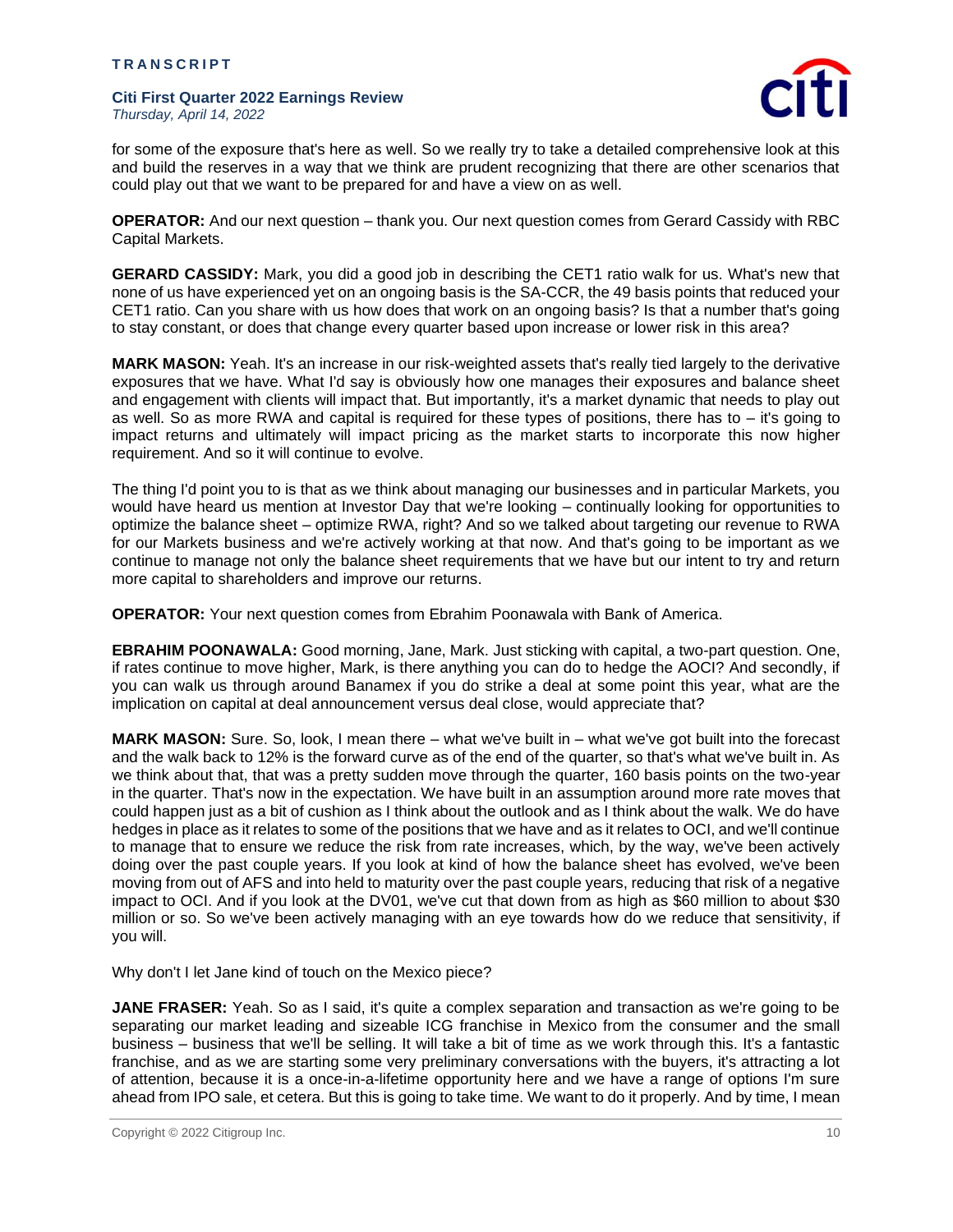

a few quarters. So, I think, we're not anticipating at this very early stage whether that would be this year or early next year.

But, Mark, why don't I pass to you in terms of how we look at the CTA impact of that one.

**MARK MASON:** Yeah. So, look, I mean, as you said, Jane, the – what's going to be important is that we make the right decision for the people, for the business and equally important for our shareholders, and we're going to absolutely make sure we do that.

In terms of the way this plays out, as I think you're aware, and I've mentioned before that we've got roughly a \$2.8 billion, \$2.9 billion currency translation adjustment related to our consumer Mexico franchise. And so when we sign the deal, we will have that flow through the P&L. It ultimately gets offset at closing, and so, again, you'd have another timing difference between the accounting impact and the ultimate economic impact, but that's kind of the component that would play through at signing, whenever that were to occur.

**OPERATOR:** And your next question comes from Betsy Graseck with Morgan Stanley. Your line is open.

**BETSY GRASECK:** Hi. Good morning. Couple of questions. One, a little bit ticky-tacky, but on your NIM sensitivity that you gave in your  $10-Q - 10-K$ , it would be helpful to understand how much of that NIM sensitivity is coming from the non-Legacy businesses, how much that have NIM sensitivity is going to be retained after you sell out the businesses that you've identified?

**MARK MASON:** Yeah. I don't have that breakout, Betsy. I mean, I – we'll have to kind of get back to you on that. I don't have that breakout.

**OPERATOR:** And your next question comes from Vivek Juneja with JPMorgan. Your line is open.

**VIVEK JUNEJA:** Hi, Mark, Jane. A quick question, probably more for Mark. The RWA increase from the higher volatility that you'd have seen in your trading assets in the first quarter, what was the offset to that?

**MARK MASON:** So, look, in the first quarter, the major driver that we've seen is really on the credit risk side from an RWA point of view, and that was really tied to SA-CCR. That's the biggest driver of the fourth quarter, the first quarter RWA increase that we've seen. So the RWA from a market risk point of view was mostly flat due to reductions in trading book securitizations that was kind of – those are kind of the main drivers there.

**JANE FRASER:** And what I'd say is, and you certainly heard this loud and clear from Paco at Investor Day, a lot of the strategy here is also making sure that we're optimizing our capital. We're very mindful around the returns that we're generating and how we allocate and deploy capital, and this was a quarter that Andy and Paco in running the businesses are being very mindful around that, so that also helped.

**MARK MASON:** Yeah. So like I said, securitizations would be an offset as would some of the equities derivatives.

**OPERATOR:** Our next question is from Steven Chubak with Wolfe Research. Your line is open.

**STEVEN CHUBAK**: Hi. Good morning. So, it was encouraging certainly to hear you guys reaffirm the 2022 guidance for a low-single digit revenue growth, mid-single digit expense growth. But just given the positive surprise on revenues in the quarter, the number of rate hikes getting baked into the forward curve has increased since your last update. Want to get some perspective on just why you didn't revise the revenue forecast higher. And just given the pace and timing of investments, as we look ahead to 2023 and beyond, how should we think about the timing for when you guys can get back to positive operating leverage?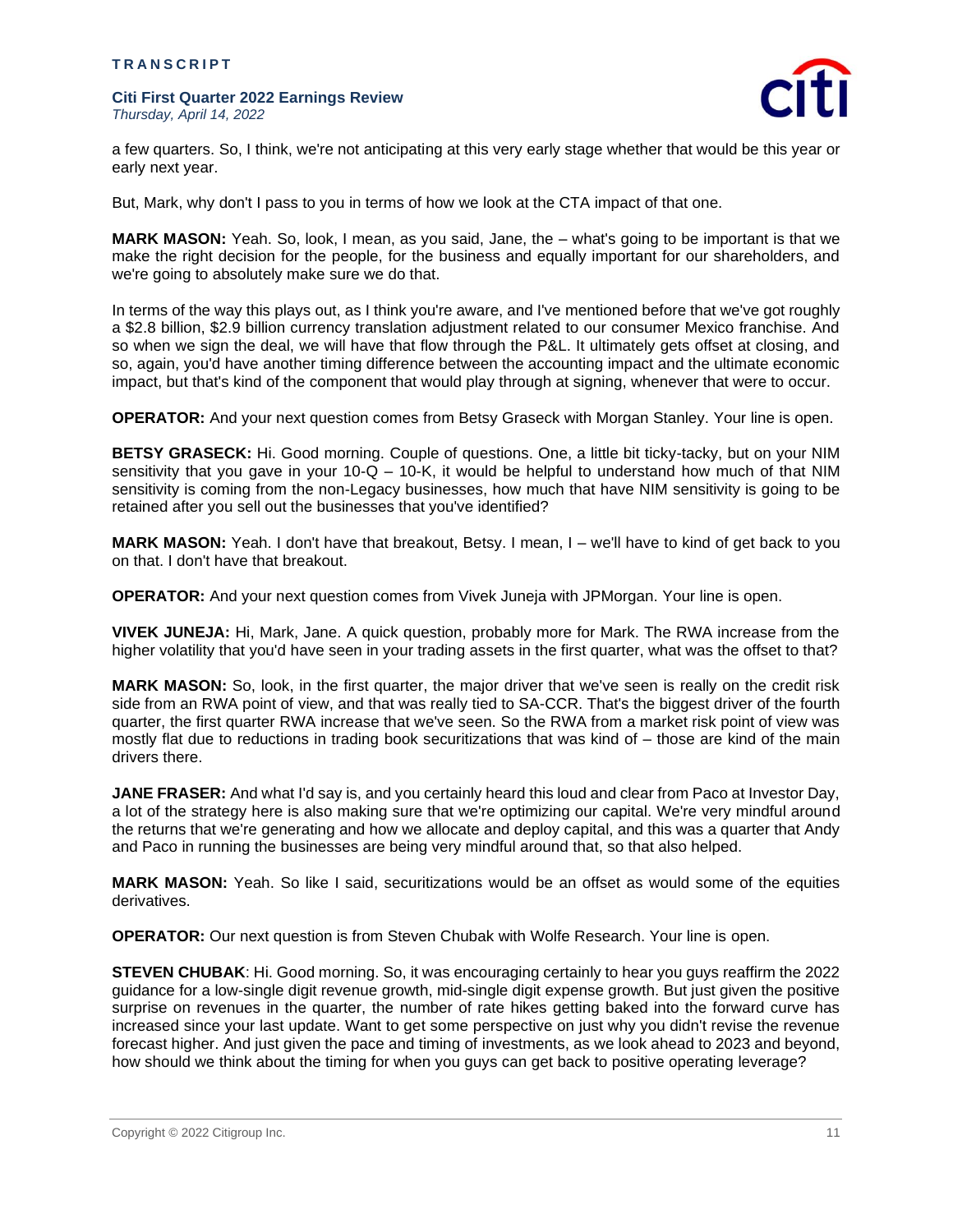

**MARK MASON:** Yeah. Look, let me kind of take that. So on the revenue side, as you would have heard us describe, there have been puts and takes that have played through the quarter and there is still a fair amount of uncertainty that's out there. And so while there have been increases as it relates to rates, and we've seen and expect to see some benefit play through for that, there has also been an impact on banking revenues as we see the uncertainty creating a dynamic where corporate clients are pausing particularly as it relates to equity capital markets and debt

capital markets. And so as I mentioned, there are offsets that play out, and so we felt comfortable kind of maintaining the guidance on the revenue top line.

In terms of the expenses, as I mentioned at Investor Day, the spend that we have going on in expenses is critically important, and we're still growing them as it relates to transformation and as it relates to businessled investments. On the business-led investment side, the good news is that we're starting to see some of the top line strength play out, not just driven by rates, but also driven by things like fees, which is what we've forecasted. On the transformation side, we continue to make progress, and we've talked about how critically important that is to our operations going forward.

We expect that that will peak or arc, if you will, as we talked about at Investor Day, and that will occur in the near term and will be an important offset, if you will, to the structural expense base that we have as the efficiencies from that spending plays through.

**JANE FRASER:** And just to chip in as well, we're committed to the arc of the investments on our transformation and on our growth. We think they're both critically important. We're equally committed to managing our expense base prudently and forensically. And I think the piece – if there is any comfort from our numbers, is we're getting on with it. We're not hanging around here. You've seen us do that with the divestitures. We're doing the same on our transformation and on our investment side, getting very focused on making sure we deliver the results you'd expect from them.

You'll see something similar when we start divesting and closing the different transactions, and we'll talk to you about what we're doing on getting those any stranded expenses out and getting focused on that. So, you can expect us – to see us going pretty aggressively after different elements of our cost base as the timing is appropriate.

**OPERATOR:** And your next question comes from Ken Usdin with Jefferies. Your line is open. Ken, please check your mute button.

All right. If I may move along to the next. Next question is from Jim Mitchell with Seaport Global. Please go ahead.

**JIM MITCHELL:** Hey. Good morning, Mark and Jane. Maybe just a question on – just following up on the last question. Do you have a specific update for NII growth this year given the forward curve is substantially higher than 100 basis points and how you're thinking about NII overall? And then as a subset of that, how do we think about your deposit base, your more institutional deposit base acting in aggressive QT environment? Thanks.

**MARK MASON:** Yeah, sure. Look, I'm not giving kind of guidance kind of broken out, if you will, for the revenues. We're standing by the full year guidance that we've talked about. Obviously, with rates moving the way that they have, we would expect that we would see some improvement on the NII line, but I haven't given specific guidance broken out for the two lines.

In terms of the deposit base we have, as you know, we've got a mix of consumer and corporate client deposits. We skew a bit more heavily towards the corporate client deposit base. That generally comes with a higher beta, and so they're likely to be more reactive to and reactive sooner to the increase in interest rates, and quantitative tightening will certainly have a longer-term impact on the level of deposits that's out there.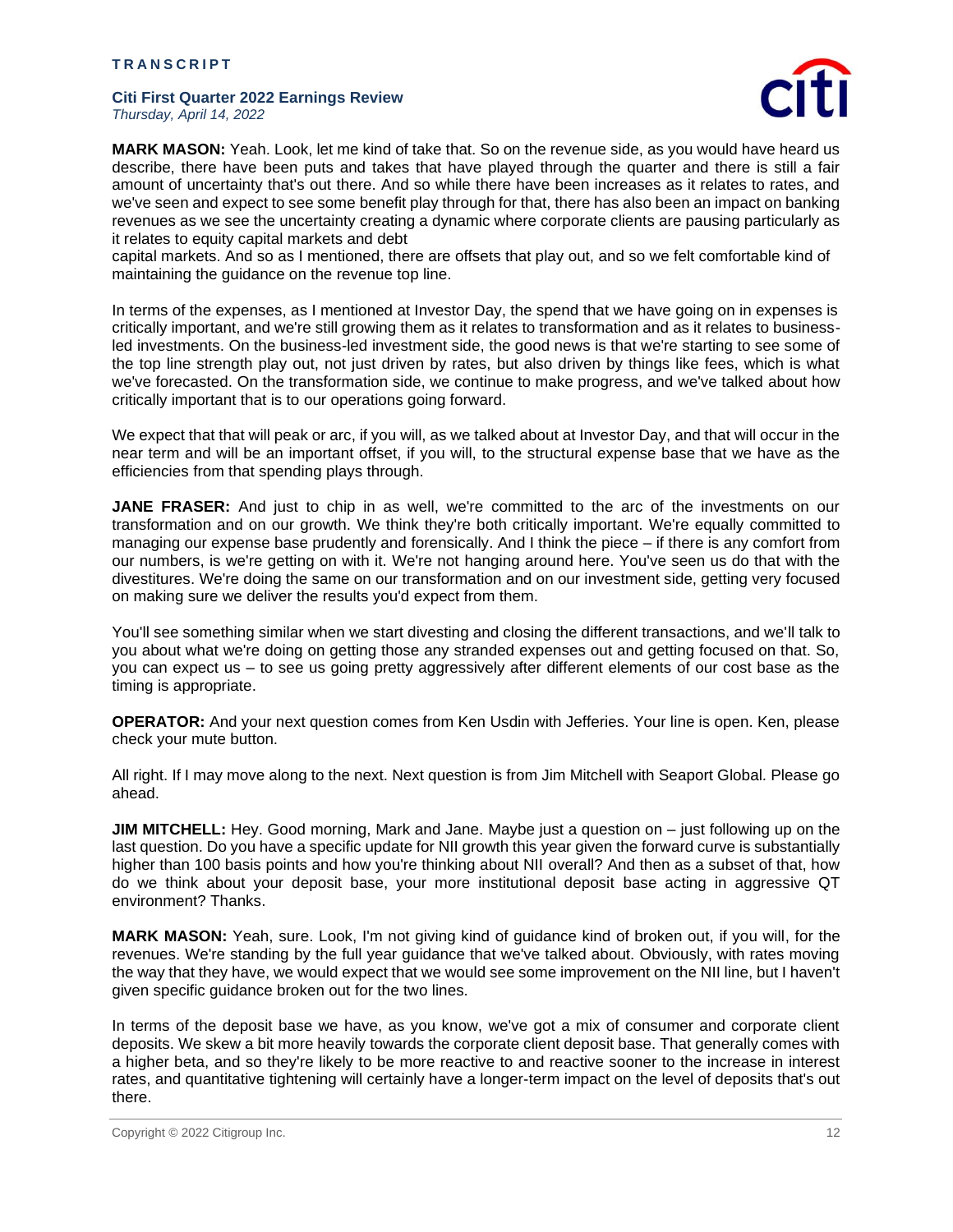

But with that said, our plans, both in the near term and as we've played out the Investor Day forecast, don't hinge upon significant growth in deposits. We'd expect some growth, but growth consistent with kind of prepandemic levels, but that's not outsized growth, and we believe our strategy, which is broader than just going after deposits, but really is around solutions for corporate clients and the full spectrum of financial services for the consumers that we focus on will allow for us to capture an appropriate level consistent with how the economy evolves.

**OPERATOR:** And your next question comes from Erika Najarian with UBS. Your line is open.

**ERIKA NAJARIAN:** Hi. Actually, Chubak and Jim asked my question. I think it might be helpful to consider, Mark, for next quarter to break out the NII guide given obviously the uncertainty that we all have on forecasting trading and investment banking. Thanks so much.

**MARK MASON:** Thanks, Erika.

**OPERATOR:** Your next question comes from Betsy Graseck with Morgan Stanley.

**BETSY GRASECK:** Hi. I just wanted to ask about how you're thinking about the US card business. This is an area where it feels like in some areas you've been lagging a bit, and in other areas accelerating. And I just wanted to get a sense as to how you're thinking about the trajectory this year in particular since it's one of the better margin businesses that you've got and it also, obviously, keys into the reserve ratio a bit. Thanks.

**JANE FRASER:** Yeah. I'm surprised you thought we were lagging, because we certainly don't see that. I've been really pleased with how the cards franchise has been performing on multiple different drivers, on client acquisition, on the spend, on some of the new propositions that we've been bringing in. You heard from Anand about the growth on proprietary cards, the installment lending growth, 75% up, albeit from a small base this quarter. So there are multiple different dimensions.

So I think it's – we're very pleased to see the business actually picking up. And as I said, Betsy, in my prepared remarks, I like where the business is headed. I think part of it is I am more positive around the US economy and the US consumer than really any other geographies around the world, and that helps with so much momentum in the labor market. We're seeing still quite a bit of excess liquidity sitting there in the back pocket of our consumers and very healthy balance sheets. I think we have peaked in the payment rates, so we're just starting to see the first signs of that coming down, and I think that's good because it's a return to a more – it should be the return this year to more healthy behavior.

The spend has obviously been quite remarkable. It's up in the mid-20%. Also great to see the experience side and that services side coming back in again, and that we've been seeing it in travel, we've been seeing it in apparel. People like getting dressed up to go to dinner again in a restaurant. Those different things, it's nice to see things coming back to normality.

So, I'm pretty positive both from cyclically where this is headed, the recovery from COVID where it's headed, and I'm also pretty happy with the strategy that Anand laid out and the progress we're making against it. So I think some good things ahead here.

**MARK MASON:** Yeah. And the only thing I'd add is a couple of numbers, right? So the sales were up 24% year-over-year, exceeding pre-pandemic levels across the categories. Acquisitions were up 23% year-overyear, again bringing on new card customers into our family, if you will. Revenues were down 2%, but you really have to look through the investments that we're making in acquisitions and the rewards costs associated with those, that impact that revenue being down 2%. If you adjust for the acquisition costs, actually our revenues would be up 1% year-over-year,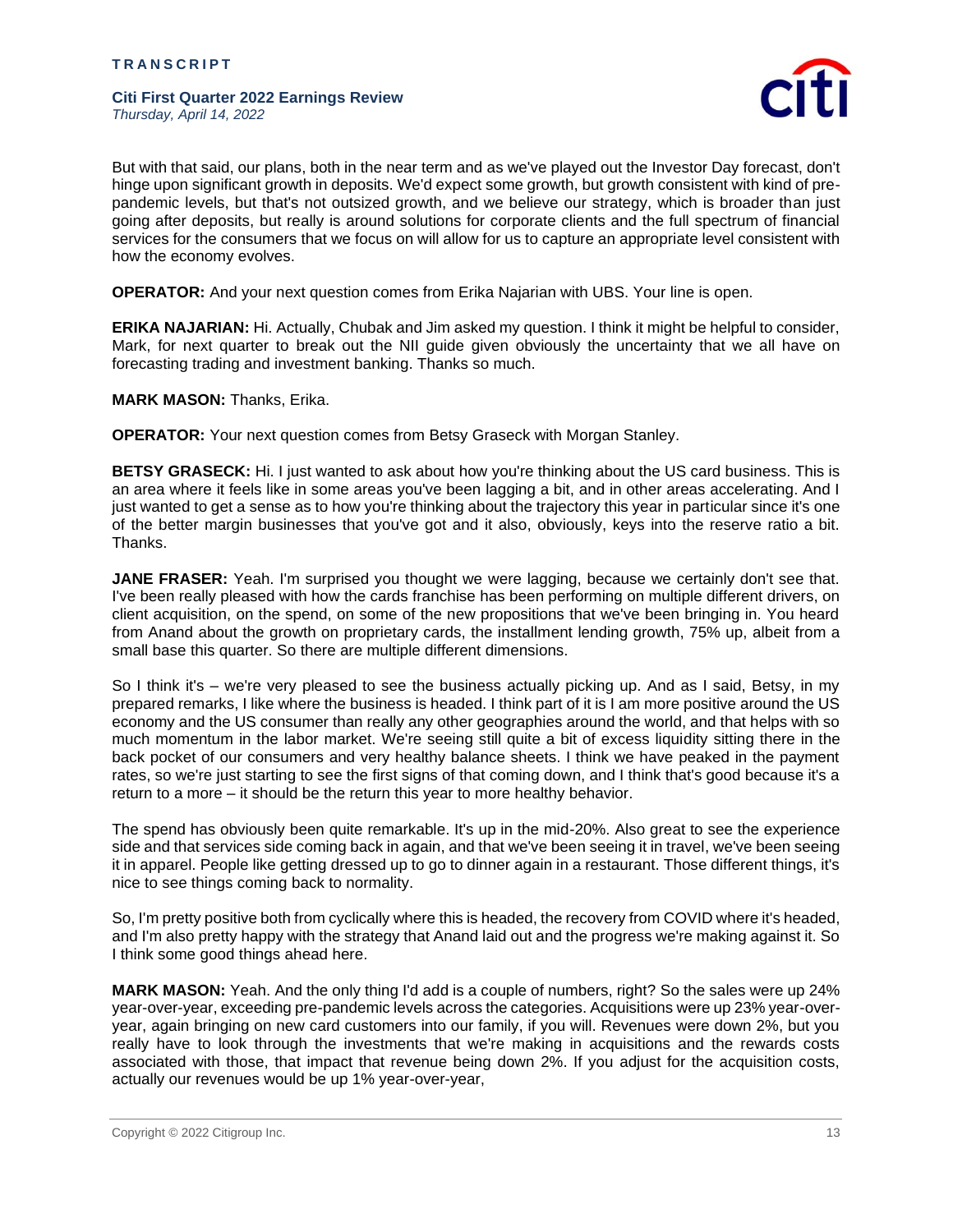

So I agree completely with you, Jane, which is we're very pleased with the progress here. We're seeing similar momentum start to play through on the Retail Services side as well. The sequential performance on average interest-earning balances is a good signal for how things will play out, and we continue to feel good about the growth we forecasted towards the back half of the year.

**OPERATOR:** And our next question comes from Andrew Lim with Société Générale. Your line is open.

**ANDREW LIM:** Hi. Thanks for taking my questions. So I get the impression that maybe people are surprised by your NII guidance because in the past you've officially given it as based on a run-off balance sheet whereas it appears based on a static balance sheet. And I think you mentioned a few quarters ago that if it was on the same basis, a static balance sheet, that your NII uplift would be about \$2.5 billion to \$3 billion for a 100-basis point parallel shift.

### **MARK MASON:** Yeah.

**ANDREW LIM:** Is that something you're still sticking to? And then within the shape of that, how much of that is due to the short-term increasing by 100 basis points? I think you're much more sensitive to the shortterm going up. Is that something that you can disclose a rough figure on?

**MARK MASON:** Yeah. Sure, and good morning. Yeah, I'd like to separate kind of NII guidance from the IRE sensitivity and disclosure that we have. And so you're absolutely right and I'm not moving – we're not moving off of our IRE disclosure at all. The analysis is such that with a parallel shift in rates of about 100 basis points that we see somewhere around \$2.5 billion to \$3 billion of an increase kind of play through. And as you know or as I've said before, that's across currencies with about two-thirds of that being to non-US currencies and the other third, obviously, being US. So that is still our view from an IRE point of view. We're not – we haven't changed that view.

**OPERATOR:** And our next question comes from Mike Mayo with Wells Fargo.

**MIKE MAYO:** Hi, follow-up. I guess this is not new, but the expenses are just so high, and we haven't heard the 4% inflation number from others, and maybe others were able to offset that a little bit more. And the 1% due to volume related, when Jane you mentioned, you don't expect this level's capital markets to be sustained. So I guess I'm just – I'm griping about something that's been around for a while. I get it, you have the reg order, you have the transformation, you have business sales. You've said you underinvested in the past and everything else. But, I mean, you have 1,200 basis points between your expense and revenue growth. And it just seems so high. But you're also guiding for what I think is, like, 300 basis points of that spread for the full year. So does that mean this is as bad as it gets and that spread should be narrowed? And just some of those other – inflation, volumes, expenses – expenses generally, because it's frustrating for investors.

**MARK MASON:** Yeah. So, Mike, why don't I take that and kind of try and talk through it. So the first thing I'd say is that the 10% growth that we have in the quarter is consistent with the guidance. I just want to be clear that in Investor Day that's what we talked about.

We would love for the number to be different, but we understand and we know that this is what's required to get the franchise to where it needs to be. And so we're taking those hard decisions, we're spending the money where we need to spend it, we're being diligent about that to make sure that we're not being wasteful in that effort, but we don't want to create or go through the things that we've gone through in the past in the way of underinvesting, and so we're going to avoid that.

The second thing is – and you acknowledged that kind of in your reference to transformation and businessled investments. On the structural investments spend I should say, about half of that is from inflation, so not the full 4%. A portion of it is also from non-consent order, risk and control spend that we're making, things like the financial crime unit, things like cyber spend, things like the work we're doing around our